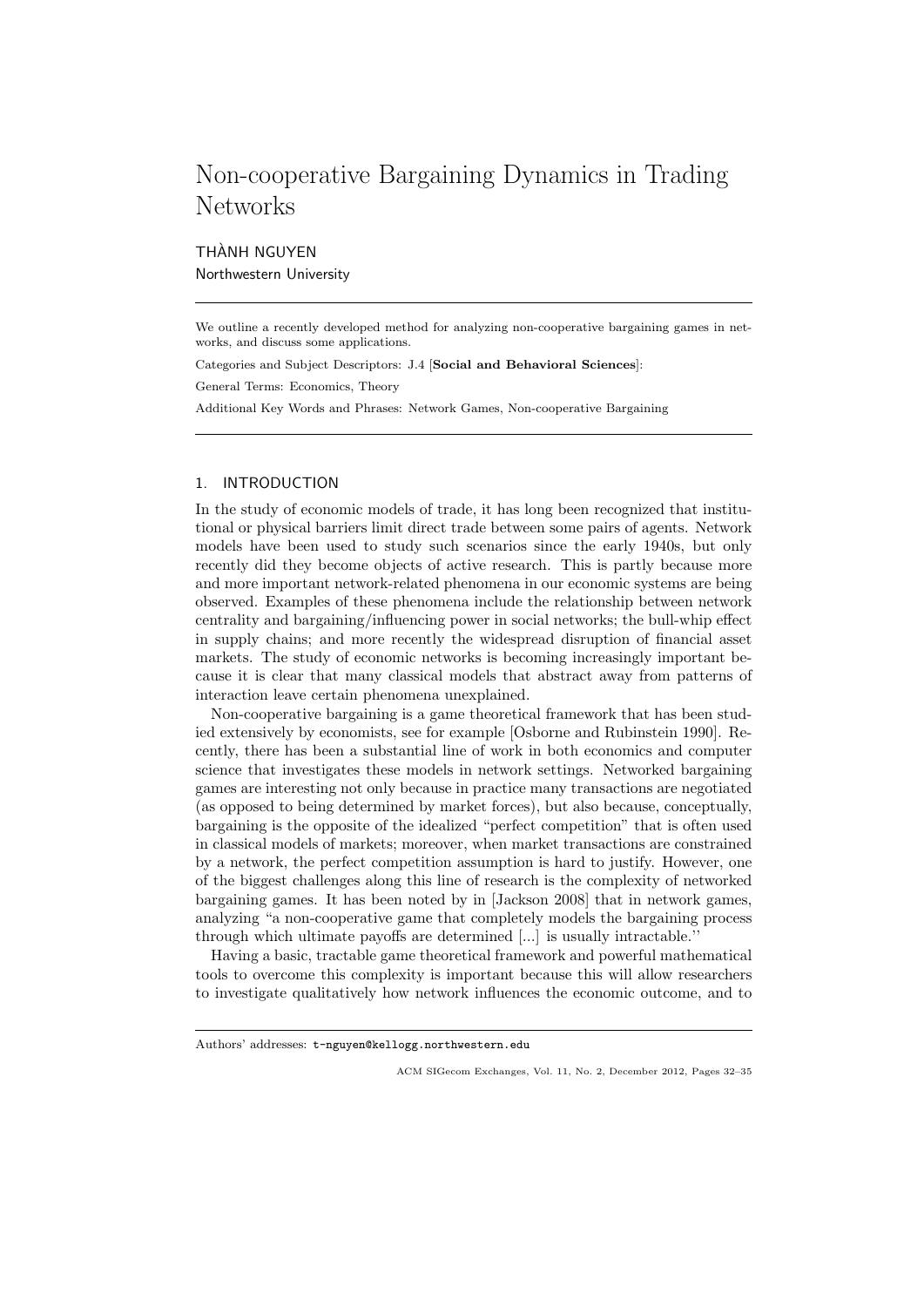#### 33 · Thành Nguyen

further extend the model to incorporate other aspects of economic network systems.

In [Nguyen 2012a] we develop a new method, based on convex programming, to fully characterize equilibrium outcomes of a general class of non-cooperative bargaining games. We use this result to study the connection between an agent's bargaining power and the centrality of his position in the network. We show that in a trading network, a notion of bargaining power defined by the outcome of this game coincides with the congestion level in an associated traffic network.

This model is extended in [Nguyen 2012b], for studying the question of instability in networked markets: how the underlying network can propagate and amplify shocks to make the economic system fragile. To answer this question we incorporate a non-cooperative bargaining process into a competitive economy by analyzing the limit of the replicated bargaining game as the size of the population goes to infinity. We show that because of the incentive structure in the bargaining process and the underlying network, even in a perfectly competitive environment, all equilibria are inefficient and non-stationary. This result shows that the micro trading dynamics constrained by a network structure can be seen as an important source of friction that leads to an inefficient market outcome.

### 2. COALITIONAL BARGAINING GAME

In the basic model of [Nguyen 2012a] is as follows. Given a set of agents and a set of feasible coalitions (a family of subsets of agents), bargaining is modeled as an infinite horizon discrete time game. In each period a feasible coalition is picked according to a stationary distribution, then an agent in the coalition is chosen at random to be the proposer.

The proposer can decline to propose or sequentially suggest a division of the coalition surplus to its members. If the proposer declines to propose or at least one member of the coalition objects to the suggested share, the game continues to the next stage where another coalition is selected. Otherwise, agents in the coalition exit the game with their proposed division, and are replaced by clones. The game repeats, and each agent discount their payoff by a constant factor.

We show that in this model a stationary equilibrium exists, and the payoff of any stationary equilibrium is the unique solution of a strictly convex program. A constraint of this program corresponds to a feasible coalition, and if it is slack in the optimal solution, then the corresponding coalition never forms at equilibrium. In contrast with the core of the same TU game, which is characterized by a linear program, our solution always exists and is unique. Hence, it provides a robust prediction on the prices and pattern of trade that will emerge in the bargaining process.

In [Nguyen 2012a], we consider an application to trading networks with intermediaries, where agents trade through a network via one or multiple intermediaries. Given such a network, we define the set of feasible coalitions as the set of agents that form a "path" connecting a seller and a buyer. Using the convex program characterization of the bargaining game, we can connect the outcome of the bargaining game with a notion of network centrality. Specifically, we show that this measure of network centrality coincides with the well known concept of "congestion level" in an associated traffic network.

ACM SIGecom Exchanges, Vol. 11, No. 2, December 2012, Pages 32–35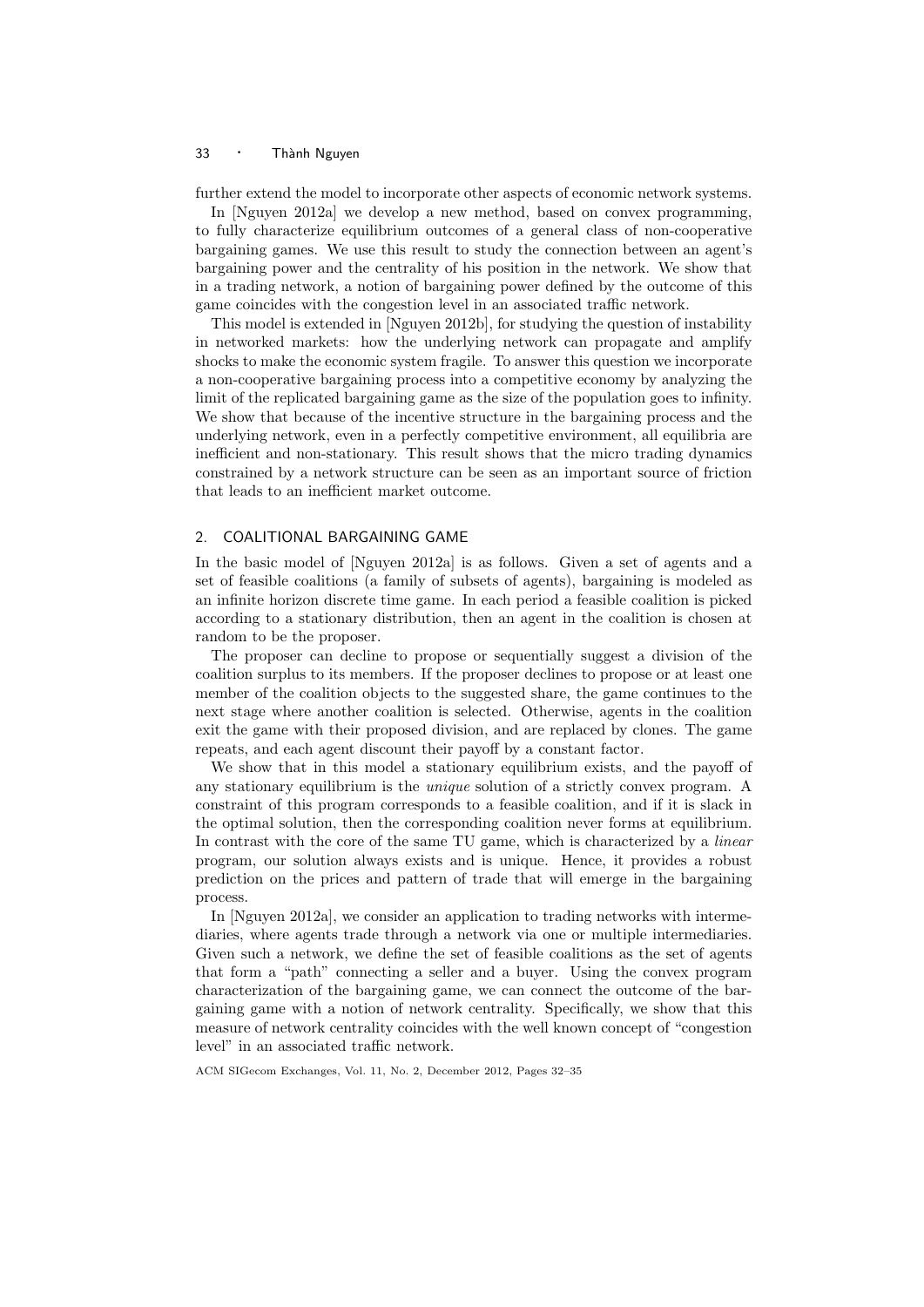#### 3. LOCAL BARGAINING MODEL

In [Nguyen 2012b], we consider a non-cooperative bargaining process along a trading path consisting of multiple middlemen, and then incorporate it into a large, competitive networked market as follows. First consider a bargaining game with a finite number of agents, then define its replications and examine agents' behavior in the limit as the size of the population goes to infinity. This is a novel approach that deviates from the standard way of modeling large markets that assumes a continuum of agents, whose payoff is determined by an axiomatic bargaining solution.

The most important aspect of considering replications is the following. It is conventional wisdom that when the population grows, a single agent will have a vanishingly small influence on the economy and behaves myopically. Therefore, by the law of large numbers the market converges to a stationary competitive outcome.<sup>1</sup> However, if agents' behavior does not converge to a stationary outcome, then the model will reveal a friction causing endogenous fluctuations.

We find that even when the economy is large so that an agent has vanishing influence on the economy, agents' strategies need not lead to an efficient and stationary equilibrium. In this economy, the non-cooperative bargaining process constrained by an underlying network leads to a chain of sunk cost problems and gives rise to endogenous fluctuations. This result also shows that a small shock to the economy can be amplified through the network non-linearly and causes a "stable" market to become one that does not have a stable outcome.

#### 4. CONCLUSION

The framework and techniques developed in [Nguyen 2012b; 2012a] have allowed us to overcome the usual complexity of dynamic network games. This is a first step of an exciting, and rich research theme that we hope to develop. Specifically, one can potentially use our approach to ask questions like: how changing the network topology influences agents' bargaining payoffs, and would they have incentive to change the network? If agents change the network structure for their benefit, does it lead to an efficient outcome? One can also extend the models in [Nguyen 2012b; 2012a] to include other features of markets such as: search frictions, the speed of negotiating; the risks of defaults and asymmetric information. This would allow us to investigate questions such as what is the impact of high-frequency trading on the micro structure of markets? How do the underlying networks of liabilities among financial intermediaries relate to potential financial contagion? Currently, with my co-authors at Northwestern, we are studying these questions and have obtained some initial results [Berry et al. 2012], but there is much more work to be done along this line.

#### REFERENCES

Berry, R., Nguyen, T., and Subramanian, V. 2012. The role of search friction in networked markets' stationarity. Working paper.

Jackson, M. O. 2008. Social and Economic Networks. Princeton University Press, Princeton, NJ, USA.

<sup>&</sup>lt;sup>1</sup>There is an extensive literature along this line including core convergence results, approximation of large games by a non-atomic model or mean-field equilibrium approach.

ACM SIGecom Exchanges, Vol. 11, No. 2, December 2012, Pages 32–35